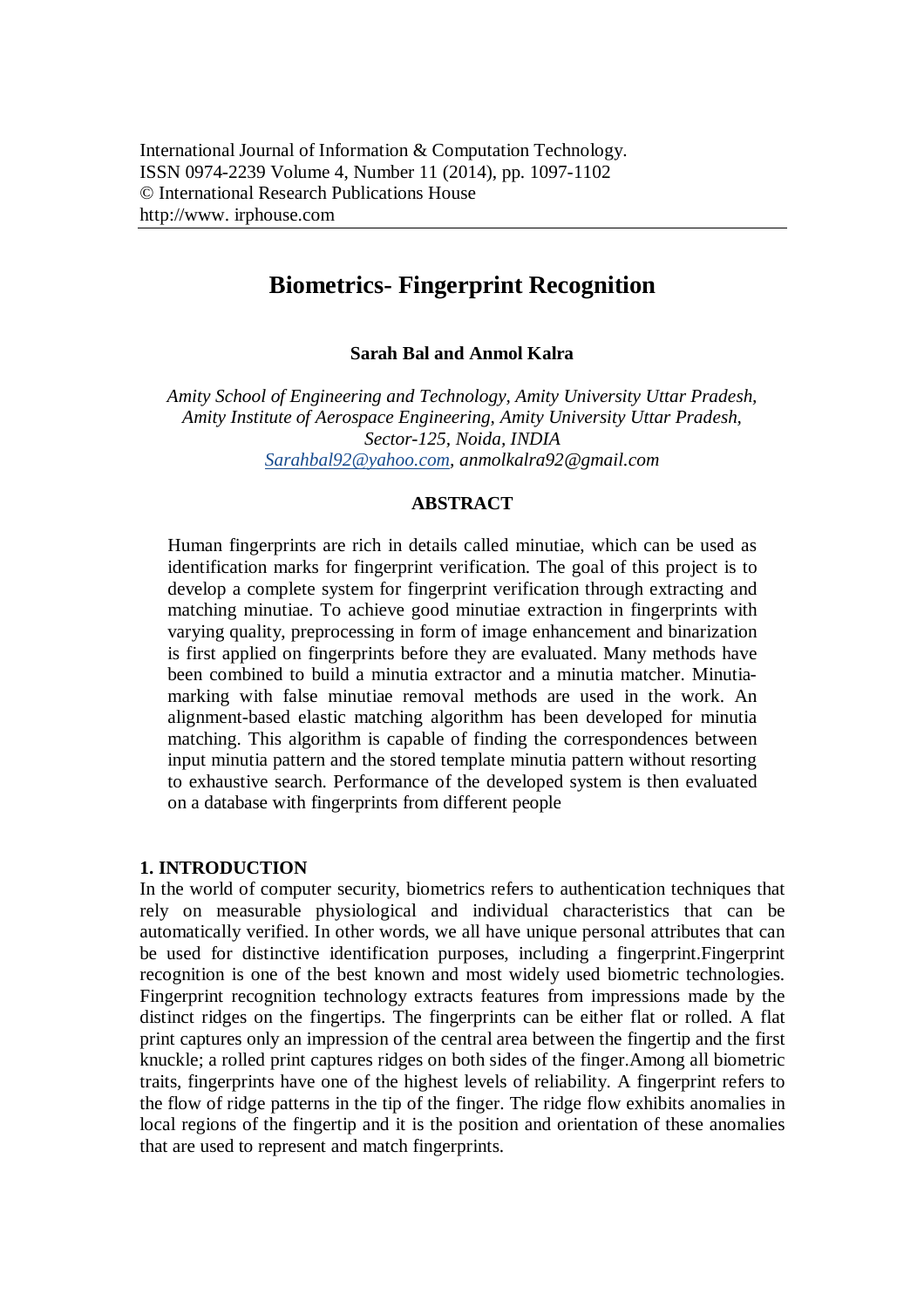

**Figure 1.**The Components of a Fingertip

## **2. FINGERPRINT**

## **2.1 Fingerprint Image Enhancement**

Fingerprint Image enhancement is used to make the image clearer for easy further operations. Since the fingerprint images acquired from scanner or any other media are not assured with perfect quality, those enhancement methods, for increasing the contrast between ridges and valleys and for connecting the false broken points of ridges due to insufficient amount of ink, are very useful for keep a higher accuracy to fingerprint recognition.



**Figure 2.**Image Enhancement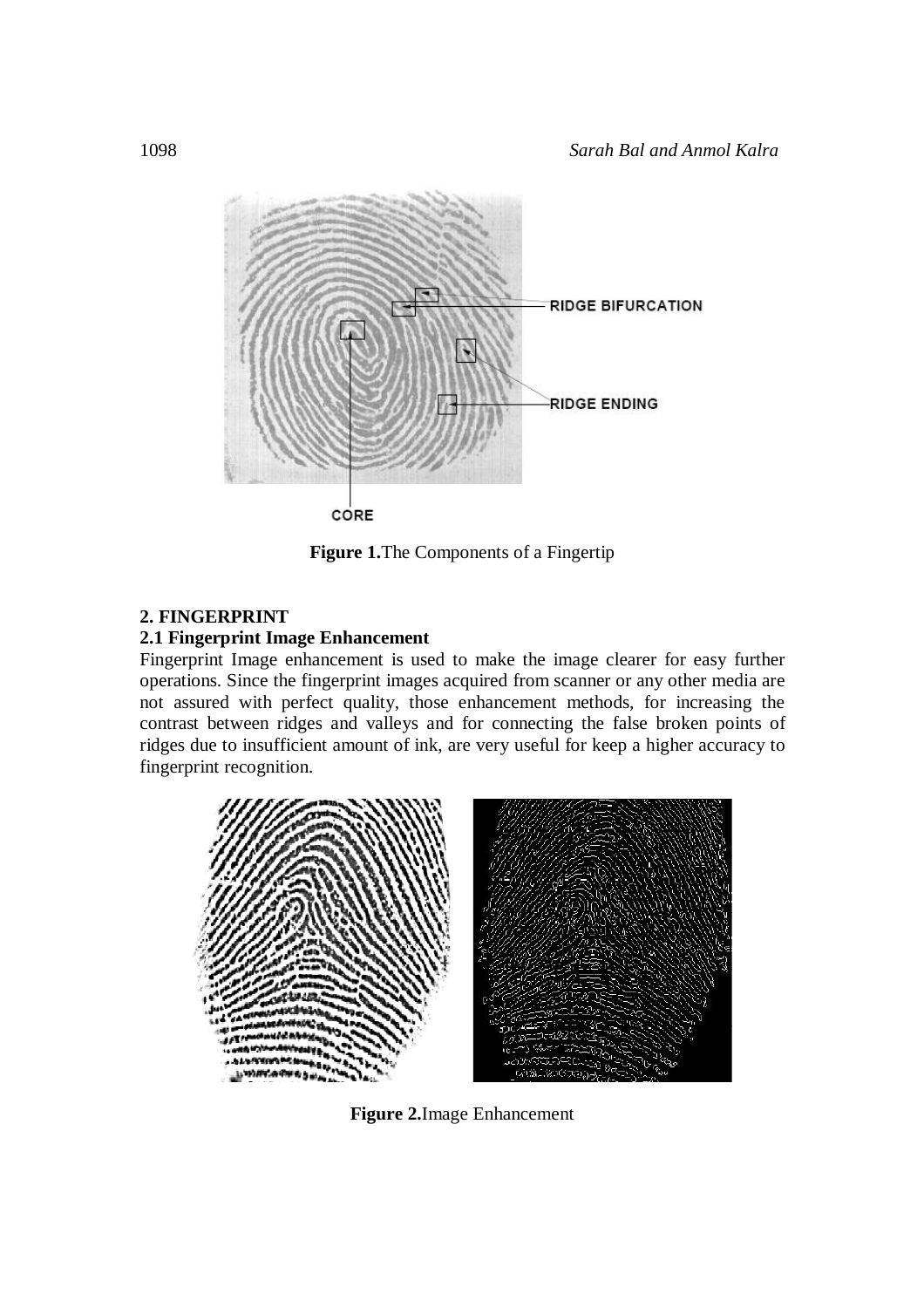#### **2.2 Histogram Equalization**

Histogram equalization is to expand the pixel value distribution of an image so as to increase the perceptional information. The original histogram of a fingerprint image and the histogram after the histogram equalization is shown in Figure 3.



**Figure 3.** Before and After Histogram Equalization

#### **2.3Fingerprint Enhancement by Fourier Transform**

The data used in the program can be changed by the user to any value as per the requirements and realize the performance for different aircrafts at different flights conditions. By default it is set for Boeing 747 with an initial mach number 0.9.

We divide the image into small processing blocks (32 by 32 pixels) and perform the Fourier transform according to:

$$
F(u, v) = \sum_{x=0}^{M-1} \sum_{y=0}^{N-1} f(x, y) \times \exp\left\{-j2\pi \times \left(\frac{ux}{M} + \frac{vy}{N}\right)\right\}
$$
(1)

for 
$$
u = 0, 1, 2, ..., 31
$$
 and  $v = 0, 1, 2, ..., 31$ .

In order to enhance a specific block by its dominant frequencies, we multiply the FFT of the block by its magnitude a set of times. Where the magnitude of the original  $FFT = abs(F(u, v)) = |F(u, v)|$ 

#### **2.4 Fingerprint Image Binarization**

Binarization transforms the image from a 256-level image to a 2-level image that gives the same information. Typically, an object pixel is given a value of "1" while a background pixel is given a value of "0." Finally, a binary image is created by coloring each pixel white or black, depending on a pixel's label (black for 0, white for 1).

#### **2.5 Block direction estimation &ROI extraction**

Estimates the block direction for each block of the fingerprint image with WxW in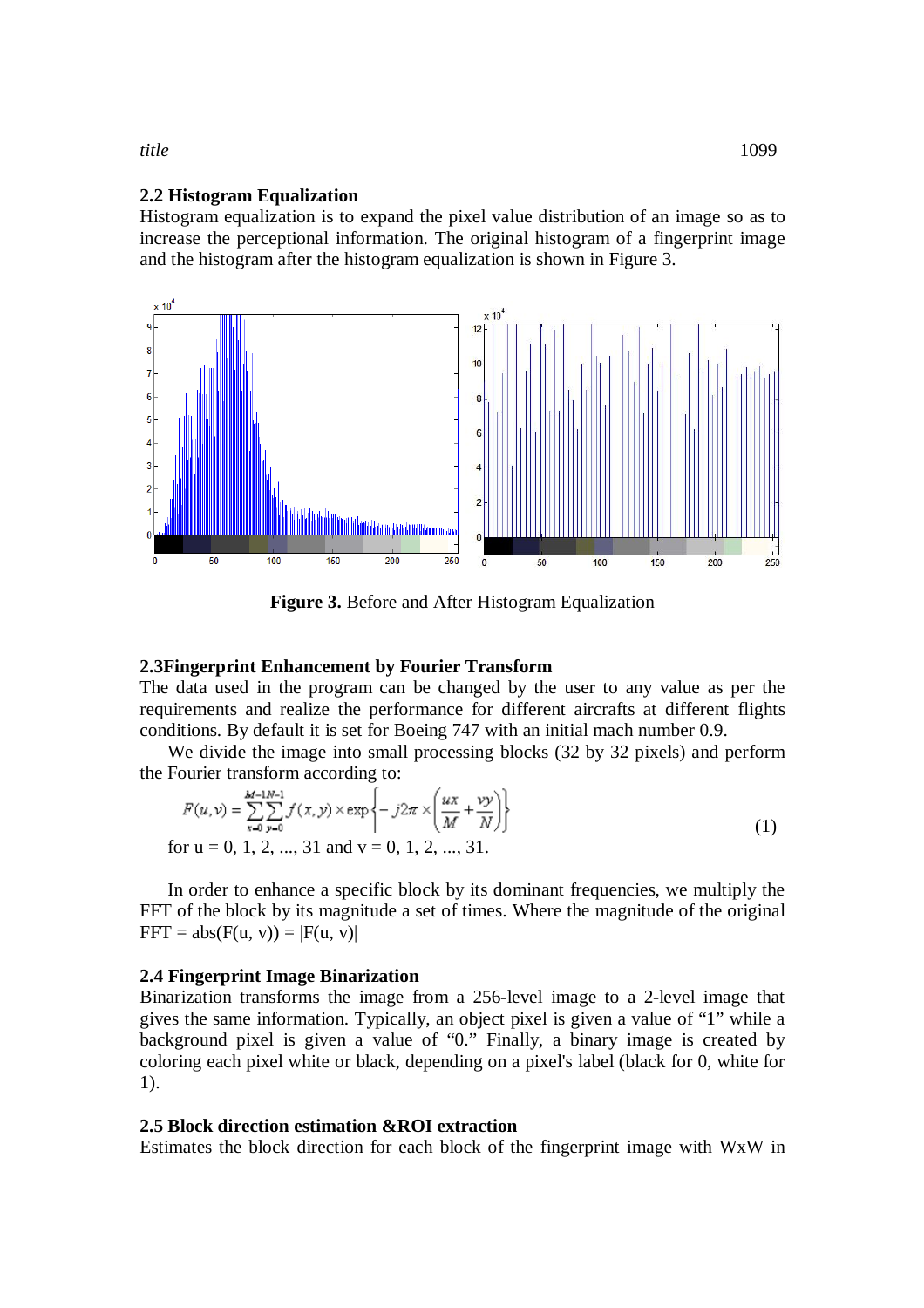size (W is 16 pixels by default). For ROI Extraction two Morphological operations called 'OPEN' and 'CLOSE' are adopted. The 'OPEN' operation can expand images and remove peaks introduced by background noise. The 'CLOSE' operation can shrink images and eliminate small cavities.



**Figure 4.** Direction Map

#### **2.6Fingerprint Ridge Thinning**

Ridge Thinning is to eliminate the redundant pixels of ridges till the ridges are just one pixel wide. An iterative, parallel thinning algorithm is used. In each scan of the full fingerprint image, the algorithm marks down redundant pixels in each small image window (3x3) and finally removes all those marked pixels after several scans. The thinned ridge map is then filtered by other Morphological operations to remove some H breaks, isolated points and spikes. In this step, any single points, whether they are single-point ridges or single-point breaks in a ridge are eliminated and considered processing noise.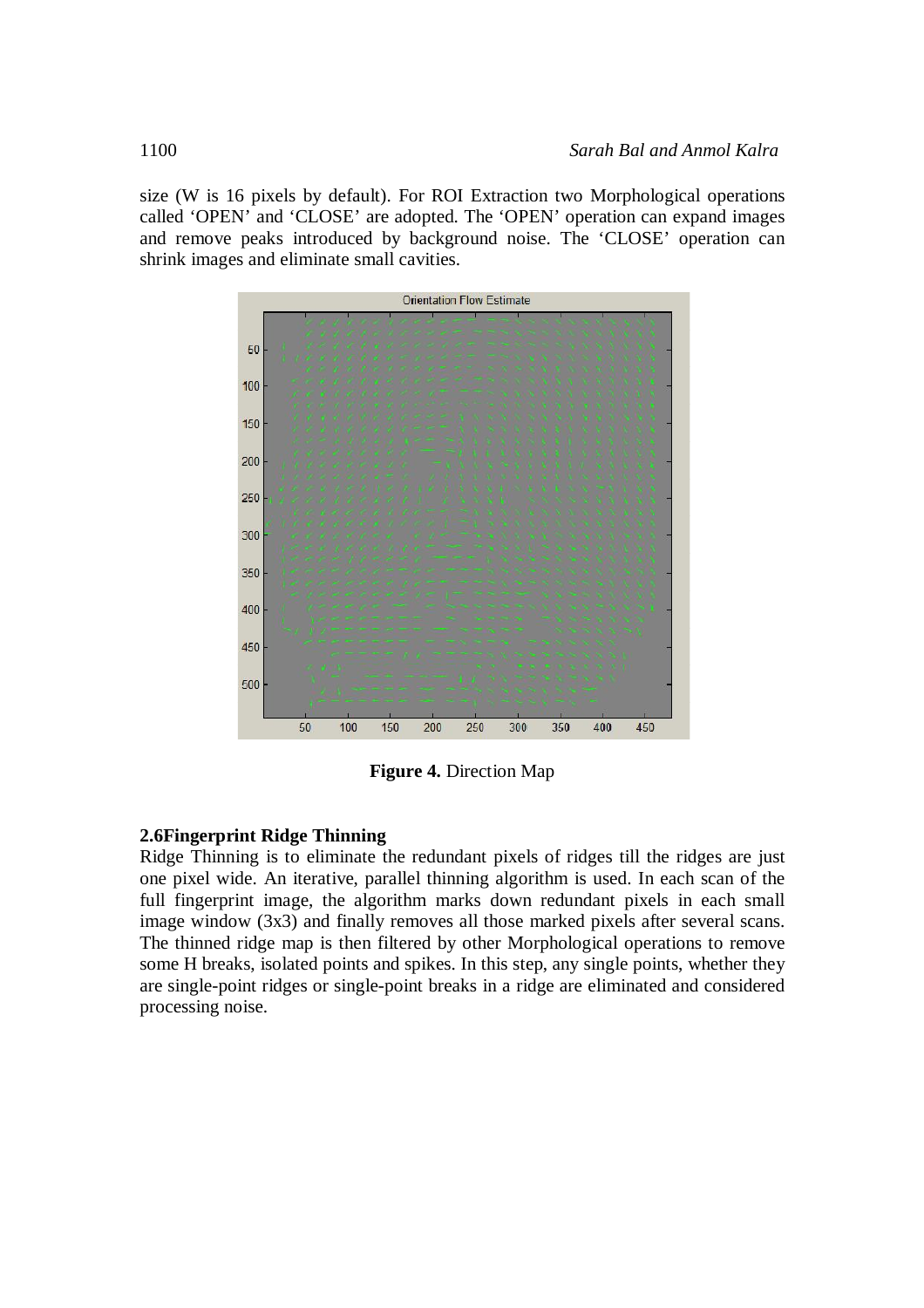

**Figure 5.**Image Thinning

## **2.7 Match Stage**

The final match ratio for two fingerprints is the number of total matched pairs divided by the number of minutia of the template fingerprint. The score is 100\*ratio and ranges from 0 to 100. If the score is larger than a pre-specified threshold (typically 80%), the two fingerprints are from the same finger.

#### **3.CONCLUSIONS**

The reliability of any automatic fingerprint system strongly relies on the precision obtained in the minutia extraction process. A number of factors damage the correct location of minutia. Among them, poor image quality is the one with most influence. The proposed alignment-based elastic matching algorithm is capable of finding the correspondences between minutiae without resorting to exhaustive research. There is a scope of further improvement in terms of efficiency and accuracy which can be achieved by improving the hardware to capture the image or by improving the image enhancement techniques. So that the input image to the thinning stage could be made better, this could improve the future stages and the final outcome